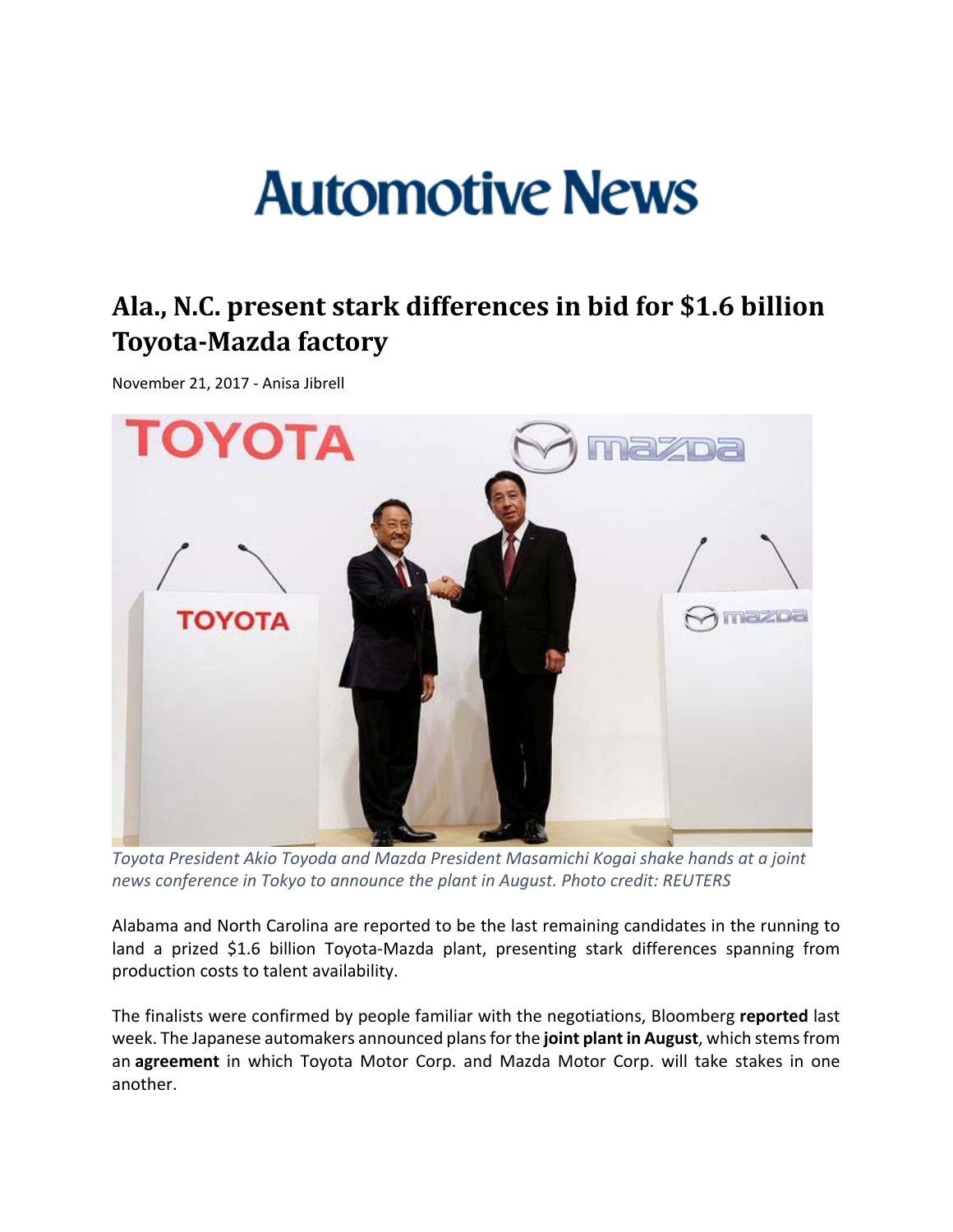One of the key distinctions between both states lies in history.

#### **Alabama's advantages**

Alabama, by nature, serves as a production hub for the automotive industry ‐‐ hosting manufacturing plants for Honda Motor Co., Hyundai Motor Co. and Mercedes‐Benz, and an engine assembly plant for Toyota. The state is also home to more than 150 Tier 1 and Tier 2 suppliers, according to data compiled by Economic Development Partnership of Alabama.

"From a production cost point of view, the advantage would go to Alabama," Gregg Wassmansdorf, site‐selection consultant and senior managing director of Newmark Knight Frank told *Automotive News*. "The other advantage that they would likely have, just based on historical precedent, is their ability to provide economic incentive. They have historically been very aggressive when it comes to incentives for automotive."

Wassmansdorf, whose team recently analyzed automotive assembly costs across Canada, the U.S. and Mexico, ranks Alabama in the top four of all jurisdictions across North America for their history of providing incentives for the automotive industry.

What is next for an industry entangled in changing geopolitical circumstances and faltering trade regimes?

Because manufacturing margins are slim, Wassmansdorf said the site‐selection team will try to optimize "every piece of infrastructure, and every bit of the labor pool and the labor cost environment and the incentive piece."

#### **Competition from N.C.**

On the other hand, Alabama'ssaturated auto market may present a talent competition challenge, according to Wassmansdorf, producing a unique advantage for North Carolina, where the plant could be the sole player.

"This plant would have to find some new sweet spot in the state of Alabama that they feel comfortable is not going to be competing for all the other talent that's already dedicated to OEMs, or the supplier network," said Wassmansdorf.

Sites in Lawrence and Limestone counties were on a list of sites that could meet conditions, Alabama officials including Tom Hill, president of the Limestone County Economic Development Association, confirmed with the *Times Daily*. Hill and state Commerce Secretary Greg Canfield declined to comment on the project to *Automotive News.* Gov. Kay Ivey told AL.com in September that the state would be "proud" to have the project come to Alabama.

"We'll be welcoming any automotive producer that wants to locate here," said Ivey.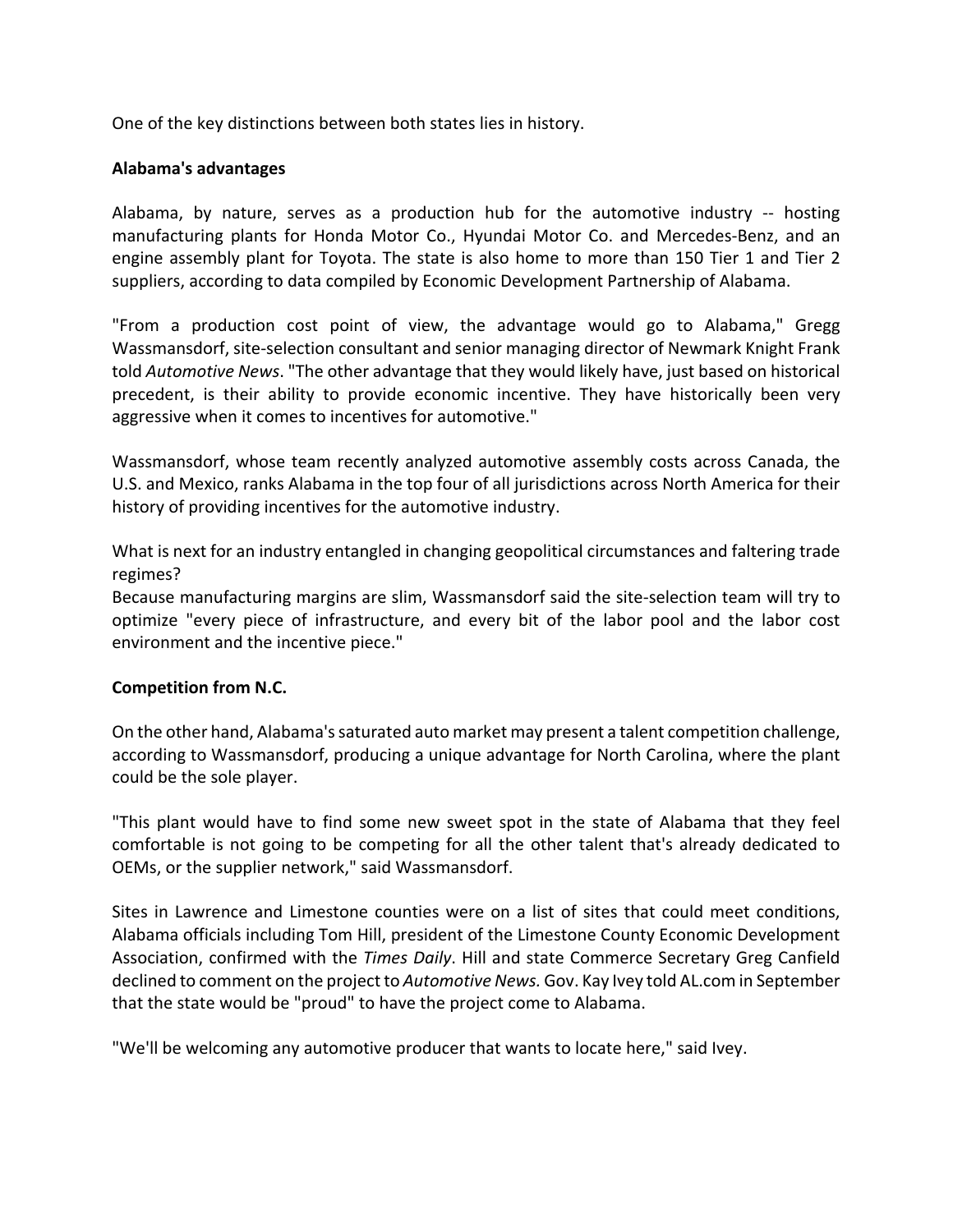"I think they demonstrated in the past that they do have the ability to recruit OEMs like this project," Bob Rolfe , Tennessee Department of Economic and Community Development commissioner, told *Automotive News*. "I would see no reason why they would not be a good candidate for consideration," he said.

### **North Carolina's efforts**

North Carolina, one of the few Southeast states that hasn't landed a light vehicle plant (Daimler has two truck plants in the state), had prioritized the development of four auto plant sites: the Kingsboro CSX Select Site, the Chatham‐Siler City Advanced Manufacturing Site, the Moncure Megasite and the Greensboro/Randolph Megasite.

To sweeten the appeal of the Greensboro‐Randolph site, southeast of Greensboro, the Randolph County planning board approved rezoning 370 acres around the site last week, the *Triad Business Journal* reported, boosting the size of the plot to 1,900 acres.

"The Randolph site was the bridesmaid to a number of advanced manufacturing projects over the years, it was looked at by Airbus, it was looked at by Volvo and Mercedes," said John Boyd, a site‐selection consultant and principal at The Boyd Co. in Princeton, N.J., told *Automotive News*. "This could be the project that it really, really has been working hard to attract."

Jim Crawford, chairman of the Chatham County Commission, told WRAL‐TV that Chatham‐Siler City and Moncure were later nixed from the list of potential sites for the plant.

Boyd gives a slight edge to North Carolina because of several factors ‐‐ one being that it holds a larger congressional delegation than Alabama.

"This new joint manufacturing facility will be producing some very sophisticated, highly regulated electronic vehicles," Boyd told *Automotive News*. "There will be a myriad of legislative priorities and lobbying efforts, so clout in Washington, D.C., I think, is a site-selection driver."

#### **Labor issues**

Another advantage North Carolina has, Boyd adds, isthat only 3 percent of the state'slabor force is unionized.

"We call economic development in 2017, the second war between the states," said Boyd. "It's very, very competitive and companies like Toyota and Mazda are looking at a number of drivers ranging from operating costs, to skill sets, to labor markets, to transportation issues ‐‐ down to factors like clout in Washington D.C. ….and the intricacies of the labor market, i.e. the presence of labor unions."